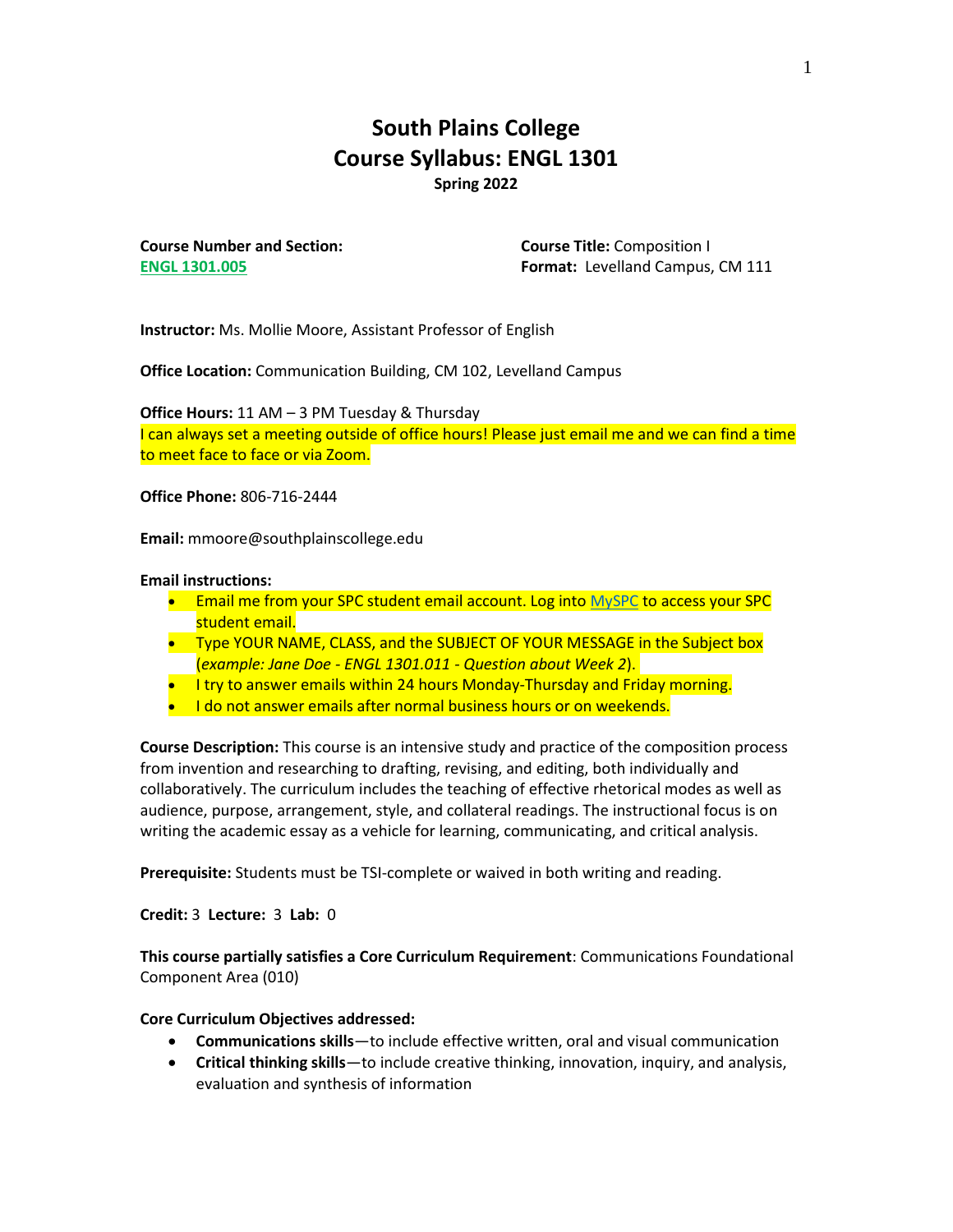- **Teamwork**—to include the ability to consider different points of view and to work effectively with others to support a shared purpose or goal
- **Personal Responsibility**—to include the ability to connect choices, actions, and consequences to ethical decision-making.

**Student Learning Outcomes:** Upon successful completion of this course, students will:

- 1. Demonstrate knowledge of individual and collaborative writing processes.
- 2. Write essays that exhibit logic, unity, development, and coherence.
- 3. Develop ideas with appropriate support and attribution.
- 4. Write in a style appropriate to audience and purpose.
- 5. Read, reflect, and respond critically to a variety of texts.
- 6. Use American English, with an emphasis on correct grammar, parallelism, punctuation, spelling, and mechanics, in language appropriate for academic essays.
- 7. Write a minimum of six 500-word essays.

**Student Learning Outcomes Assessment:** A writing assignment graded by a rubric will be used to determine the extent of improvement that the students have gained during the semester.

### **TexBook Program:** *This course is in the SPC TexBook program, so you do not need to purchase a textbook or access code for this course.*

- **What is TexBook?** The required textbook/digital content for this course is available to you in Blackboard from the first day of class. The charge for the textbook/digital content is the lowest price available from the publisher and bookstore and is included in your tuition.
- **How do I access my TexBook?** Your course material is in your Blackboard course from the first day of class. Access to your course material is provided either by VitalSource or other links inside your Blackboard course. VitalSource (and many publisher's) ebook features include the ability to hear the text read aloud, highlight, take notes, create flash cards, see word definitions, build study guides, print select pages, and download 100% of the book for offline access.
- **Help with TexBook issues and support:** check with your professor or visit**: <https://support.vitalsource.com/hc/en-us/requests/new>** (available 24/7 via chat, email, phone, and text)
- **Opting out of TexBook:** Participating in TexBook is not mandatory, and you can choose to opt out. However, by opting out you will lose access to the course textbook/digital content and competitive pricing, and you will need to purchase the required course material on your own. If you drop the class or opt-out before the opt-out deadline, the TexBook fee will be automatically refunded to your SPC account. The opt-out deadline for Fall and Spring is the twelfth class day. The opt-out deadline for shorter terms varies between the second and third class day.

*\*Please consult with your professor before deciding to opt-out.* If you still feel that you should purchase the course textbook/materials on your own, send an **opt-out email** to **tfewell4texasbookcompany@gmail.com**. Include your first name, last name, student ID number, and the course you are opting out of. Once you have been opted-out, you will receive a confirmation email.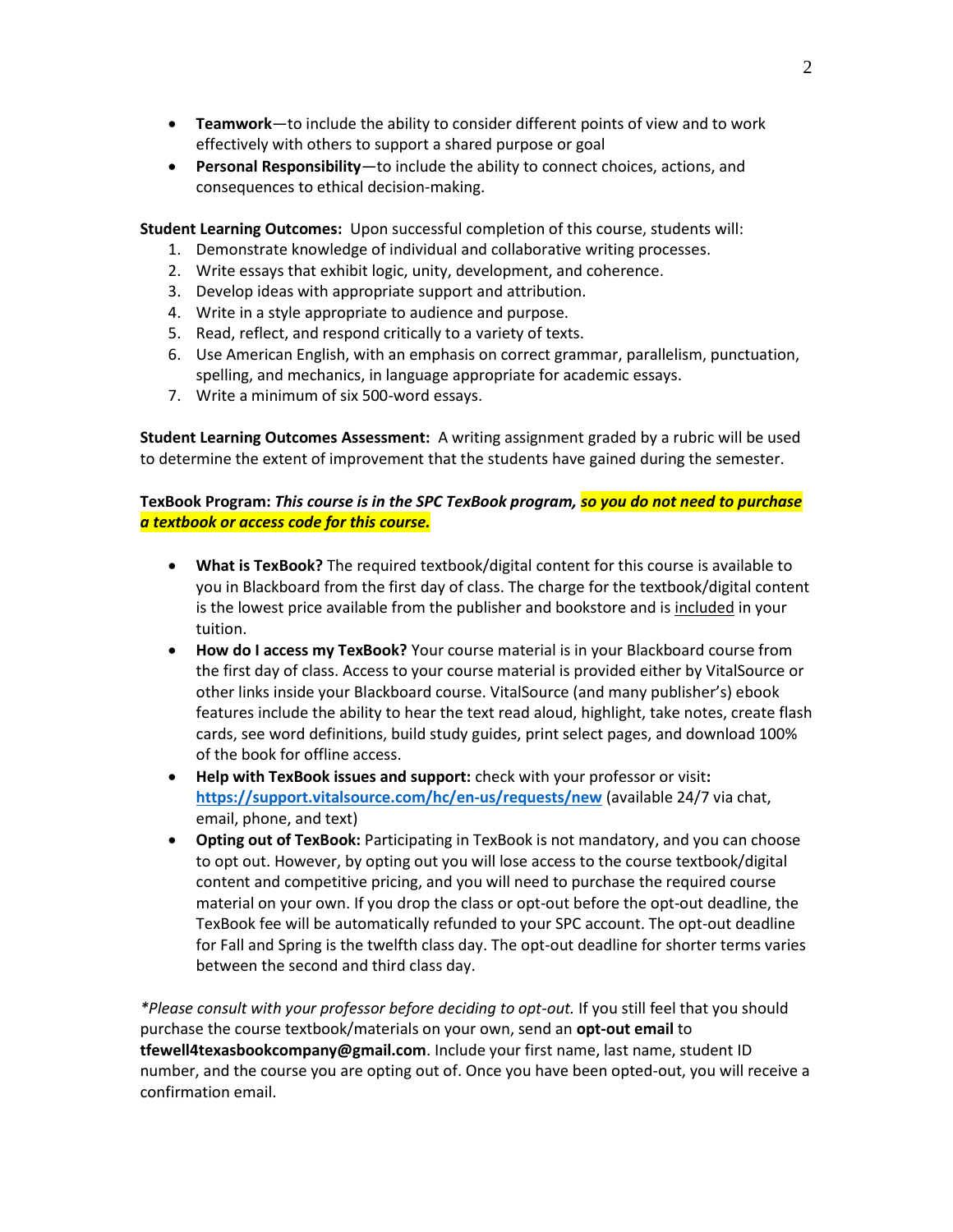If you need assistance with the process, contact the SPC Bookstore:

**Email**: tfewell@texasbook.com / **Phone**: 806-716-2399 **Email**: agamble@texasbook.com / **Phone**: 806-716-4610

### **Textbook:**

Langan, John. *College Writing Skills with Readings*. 10<sup>th</sup> ed., McGraw-Hill. **Note: This textbook is required for ENGL 1301 courses**:

- ISBN for physical textbook: 9781260030228
- ISBN for ebook: 9781264302758
- This will be accessed through Blackboard on the first day of class. See above!

### **Supplies:**

• Three-ring binder to keep class notes, PowerPoint printouts, and essay materials.

## **Technology Requirements:**

- 1. **SPC username and password:** email helpdesk@southplainscollege.edu or call the SPC Help Desk at 806-716-2600 for help with your username/password
- 2. **SPC student email access:**
	- o **SPC Student Email Account:** If you haven't already, you must go ahead and activate your SPC student email account. Not only will you need access to your SPC email account to receive TURNITIN digital paper submission receipts for our class, but you must use it to communicate with me.
		- Your SPC Email address is: **yourSPCusername@southplainscollege.edu** (ex. [jsmith1234@southplainscollege.edu\)](mailto:jsmith1234@southplainscollege.edu).
		- Your student email password is the same as your Blackboard password. If you need help, call the SPC Help Desk at 806-716-2600.
		- To access your SPC email account, log in to [MySPC here](https://fs.southplainscollege.edu/adfs/ls?wa=wsignin1.0&wtrealm=urn%3aportal.southplainscollege.edu%3a443&wctx=https%3a%2f%2fportal.southplainscollege.edu%2f_layouts%2f15%2fAuthenticate.aspx%3fSource%3d%252F&wreply=https%3a%2f%2fportal.southplainscollege.edu%2f_trust%2fdefault.aspx)
		- You can also set up access to your SPC email account through mobile phone mail apps, such as default smartphone Mail app or the Outlook app.
		- Check with the SPC Help Desk for assistance: 806-716-2600.
- 3. **Regular access to a computer and reliable internet service:**
	- o Open computer labs are available free to students with an SPC I.D. on all SPC campuses (Levelland, Reese, Lubbock, Plainview).
	- $\circ$  Computer or internet connection problems may occur for you at some point this semester. **Understand that it is your responsibility to find alternate computers you may use to submit your work on time***.* Find your alternate resources **now;** do not wait until you suddenly need them! Line up three friends TODAY who would be willing to loan you a laptop if yours suddenly crashes.
	- o Free WiFi is available in all SPC campus buildings, some SPC parking lots, most coffee shops, etc.
- **4. Blackboard:** grades, assignments, quizzes, videos, and many other resources for this class are accessed through the Blackboard learning management system. Use your SPC credentials to log in here[: https://southplainscollege.blackboard.com](https://southplainscollege.blackboard.com/)
- 5. **Office 365: Word and PowerPoint**: You are required to use Microsoft Word to create papers for this course. As a member of the SPC community, you have free access to Office 365. Office 365 provides free online access to Microsoft Word, Microsoft Excel,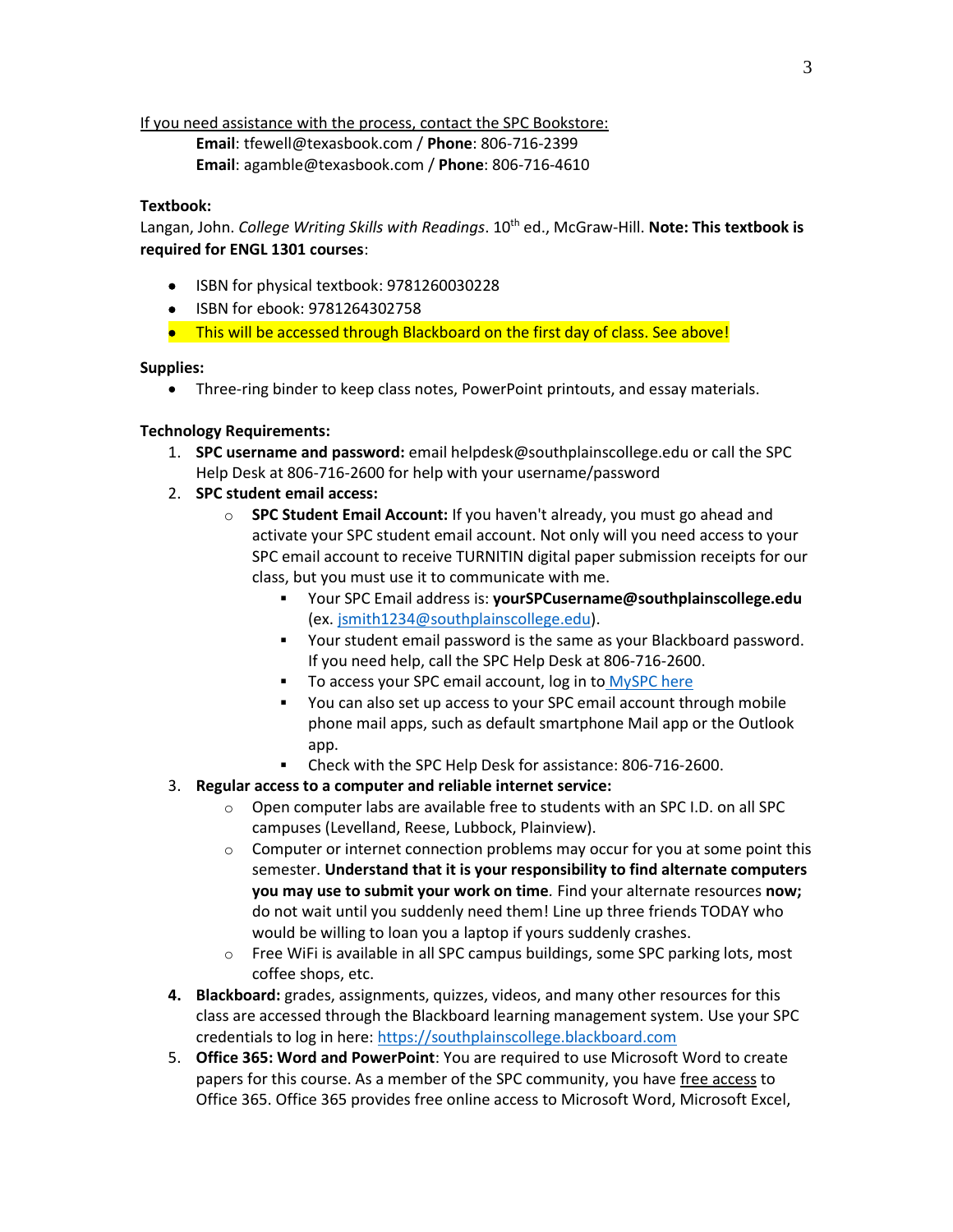Microsoft PowerPoint, and 1TB of free online storage with Microsoft OneDrive. You can use Office 365 online or download for free and install to your PC, Mac, or mobile device.

- o To access Office 365 for free as an SPC student, go to [https://www.office.com](https://www.office.com/) and sign in with the following credentials: SPCusername@southplainscollege.edu and your SPC password.
- $\circ$  You can then click the link for the individual application you want to use online, or click the install office link towards the top right to install the application to your computer.
- 6. **Adobe Reader:** Available to download free from this website: <http://www.adobe.com/products/reader.html>

**Computer Help:** need help with your computer, laptop, email address, username/password?

- [helpdesk@southplainscollege.edu](mailto:helpdesk@southplainscollege.edu)
- 806-716-2600

# **Ebook Help:**

- McGraw-Hill: [https://mhedu.force.com/CXG/s/ContactUs?external\\_browser=2](https://mhedu.force.com/CXG/s/ContactUs?external_browser=2)
- TexBook Information (Inclusive Access): <https://www.southplainscollege.edu/texbook.php>
- TexBook Help[: https://solve.redshelf.com/hc/en-us](https://solve.redshelf.com/hc/en-us)
- SPC Bookstore[: tfewell@texasbook.com](mailto:tfewell@texasbook.com) or [agamble@texasbook.com](mailto:agamble@texasbook.com)

# **Blackboard Help:**

- 1. **Get Help by Email:** [blackboard@southplainscollege.edu](mailto:blackboard@southplainscollege.edu)
	- o Be sure to include your full name, your instructor's name, the course and section you are enrolled in, and a detailed description of the problem.
	- o The blackboard@southplainscollege.edu account is monitored from 8:00 a.m. 10:00 p.m., Monday – Sunday.
	- $\circ$  You can expect a response within 24 hours by email; however, the average response time is less than one hour.
- 2. **Get Help by Phone**: 806-716-2180 (available between 8 AM and 4 PM Monday through Friday, except on holidays)
- 3. **Get Help Online:** click on the Help link listed in the Blackboard course menu.

# **Course Syllabus and Organization:**

- This syllabus is available on the **Syllabus and Schedule** page in our Blackboard course.
- The course calendar is available on the Syllabus and Schedule tab.
- The course is organized into sixteen weeks. Each week has its own folder on the **Course Content** page in our Blackboard course.
- A weekly planner and assignment checklist is provided for each week.

**Course Evaluation:** A final letter grade will be assigned based on this grading scale: A (90-100), B (80-89), C (70-79), D (60-69), F (59 and below). Essay portfolio grades are usually made up of an outline, peer review workshop, and final draft.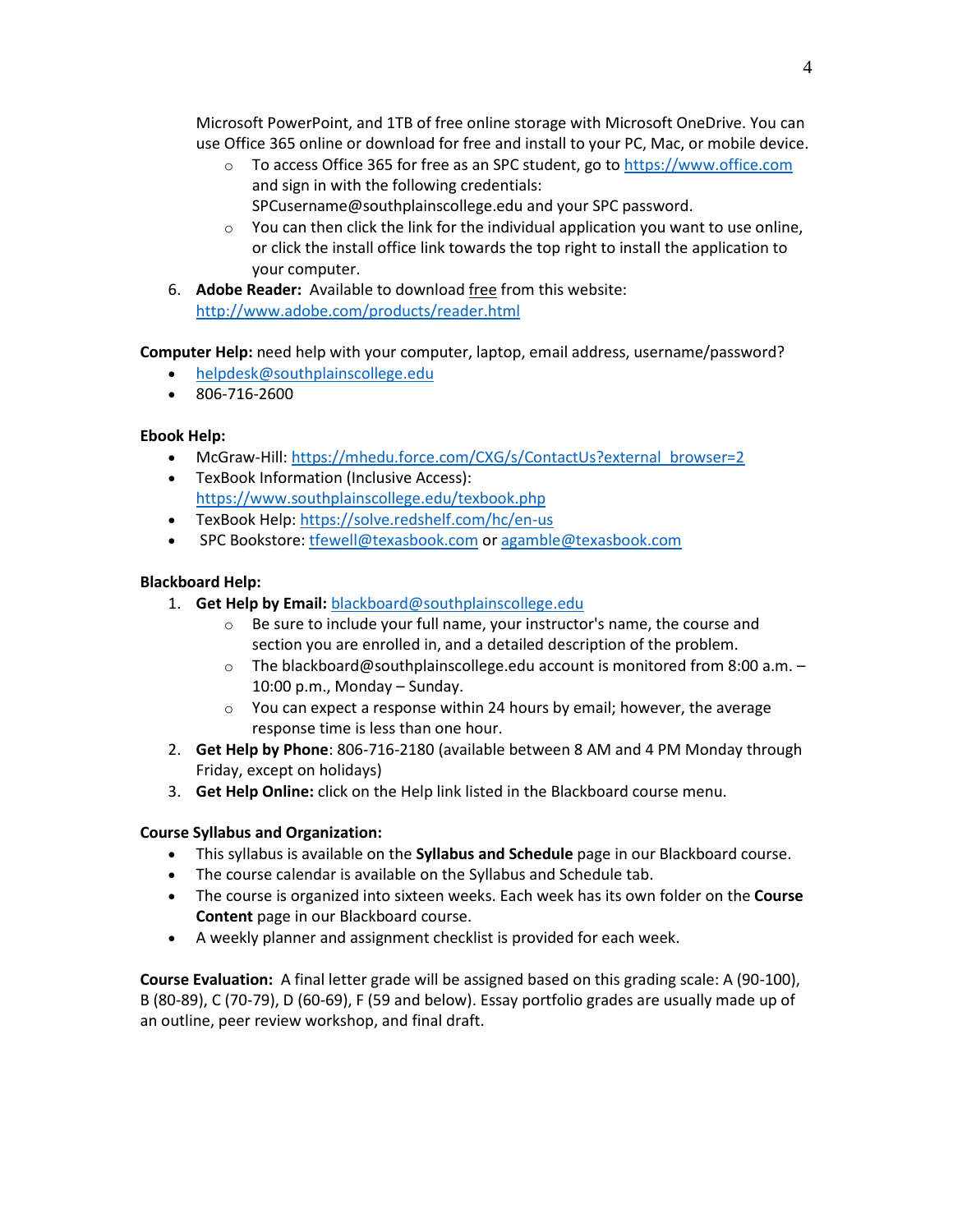| <b>Exemplification Essay Portfolio Grade:</b>     | 10%                                      |
|---------------------------------------------------|------------------------------------------|
| Outline Review Group 10%<br>$\bullet$             |                                          |
| Final Draft 90%                                   |                                          |
| <b>Definition Essay Portfolio Grade:</b>          | 10%                                      |
| Outline Review Group 10%<br>$\bullet$             |                                          |
| Peer Review Workshop 20%                          |                                          |
| Final Draft 70%                                   |                                          |
| <b>Comparison/Contrast Essay Portfolio Grade:</b> | 12%                                      |
| Outline Review Group 10%<br>$\bullet$             |                                          |
| Peer Review Workshop 20%<br>$\bullet$             |                                          |
| Final Draft 70%<br>$\bullet$                      |                                          |
| <b>Cause/Effect Essay Portfolio Grade:</b>        | 15%                                      |
| Outline Review Group 10%<br>$\bullet$             |                                          |
| Peer Review Workshop 20%                          |                                          |
| Final Draft 70%                                   |                                          |
| <b>Argument Essay Portfolio Grade:</b>            | 18%                                      |
| Outline Review Group 10%<br>$\bullet$             |                                          |
| Peer Review Workshop 20%<br>$\bullet$             |                                          |
| Final Draft 70%                                   |                                          |
| <b>Quizzes/Assignments:</b>                       | <b>15%</b> (4 lowest scores are dropped) |
| In Class Participation and Discussion:            | 5%                                       |
| <b>Midterm Exam:</b>                              | 5%                                       |
| <b>Final Exam:</b>                                | 10%                                      |
| Total:                                            | 100%                                     |

*\*Up to 3 extra credit points may be earned by completing extra credit assignments. Extra Credit assignments are available on the Additional Resources page in our Blackboard course.*

### **Essay Assessment Guidelines:**

Essays may earn grades ranging from A to F based on the instructor's grading scale. Depending on the assignment, certain criteria may be weighted more than others, and the instructor's assignment may establish additional, more specific criteria. The quality of each of the criteria determines the letter grade. Not every essay will fit a single grade's description completely. Instructors may also include process assignments and drafts in their assessment of the final grade.

### **"A" Essay (Superior)**

To earn an "A," a paper meets all of the criteria below:

- 1. The paper fulfills all the basic requirements of the assignment (for example, topic, purpose, length, format).
- 2. **Unity:** The paper states a clear thesis, all topic sentences strongly support the thesis, and body paragraphs are unified around their topic sentences. The essay conveys a clear purpose and is tailored to a distinctive audience.
- 3. **Support**: Body paragraphs contain abundant, fresh details and examples that provide specific, concrete, logical evidence. If sources are required, the paper accurately integrates and correctly documents credible source material to add insight, sophistication, and complexity to the paper's ideas.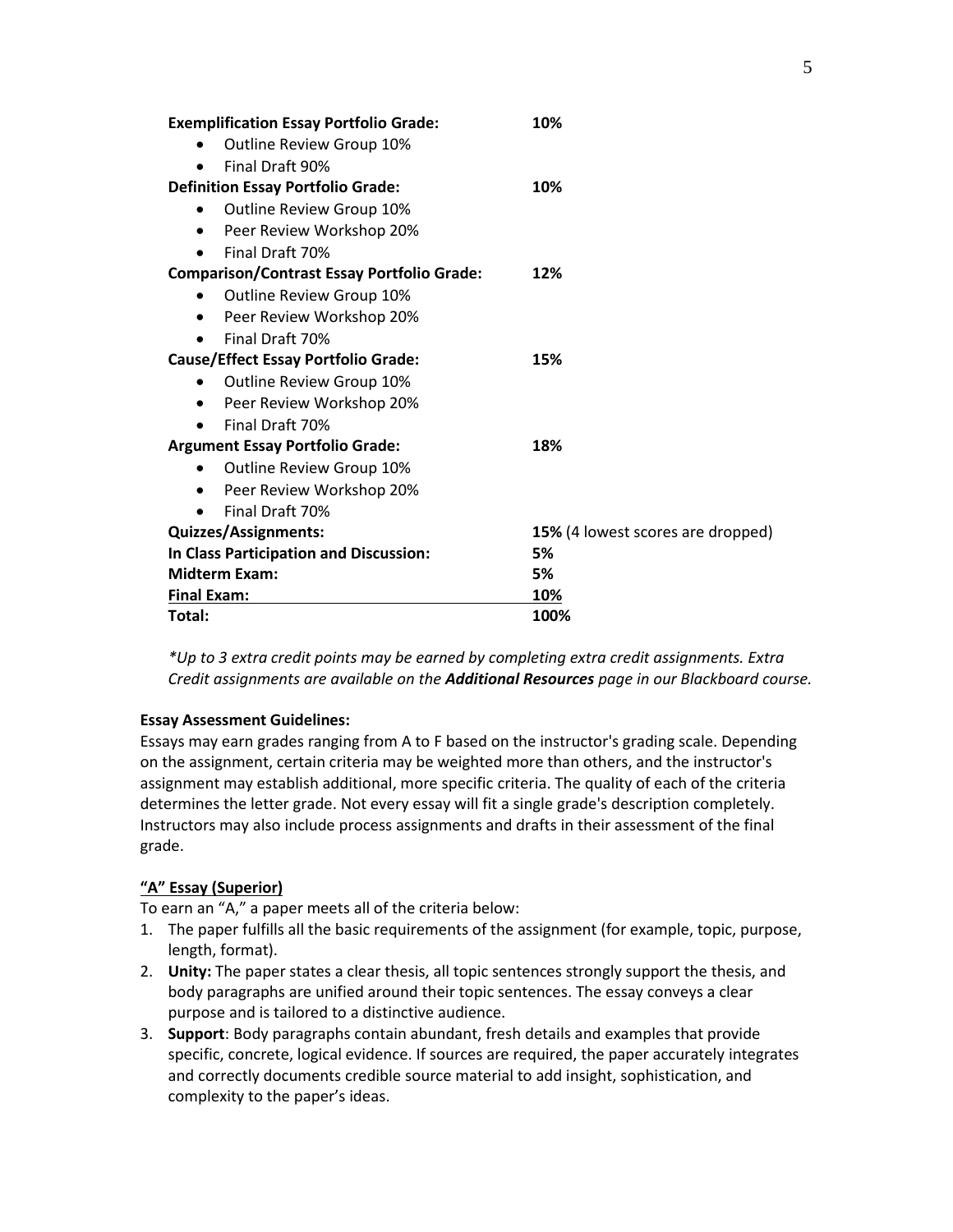- 4. **Coherence:** The organization of the paper is excellent and logical (emphatic order, chronological order, etc.), transitions are sophisticated, and the paper exhibits mastery of basic components (introduction, conclusion, and body paragraph structure).
- 5. **Sentence Skills:** The paper contains no major errors (fragment, fused sentence, comma splice, subject-verb agreement, pronoun reference or agreement, verb form) and is virtually free of other grammar, spelling, wrong word, punctuation, mechanical, or point of view errors. Word choice and sentence variety (simple, compound, complex) are effective and powerful.

# **"B" Essay (Strong)**

To earn a "B," a paper meets all of the criteria below:

- 1. The paper fulfills all the basic requirements of the assignment (for example, topic, purpose, length, format).
- 2. **Unity:** The paper states a clear thesis, all topic sentences directly support the thesis, and body paragraphs display unity. The essay conveys good awareness of purpose and audience.
- 3. **Support**: Body paragraphs are well-developed with specific details, examples, and sound logic. If sources are required, the paper accurately uses and correctly documents credible source material to supplement its ideas.
- 4. **Coherence:** The organization of the paper is clear and helpful, transitions are helpful, and the paper exhibits strong basic components (introduction, conclusion, and body paragraph structure).
- 5. **Sentence Skills:** The paper contains no more than two major errors (fragment, fused sentence, comma splice, subject-verb agreement, pronoun reference or agreement, verb form) and very few other grammar, spelling, wrong word, punctuation, mechanical, or point of view errors. Word choice and sentence variety are strong.

# **"C" Paper (Acceptable)**

To earn a "C," a paper meets all of the criteria below:

- 1. The paper fulfills all the basic requirements of the assignment (for example, topic, purpose, length, format).
- 2. **Unity:** A thesis is stated but may lack a strong claim or be obvious or predictable; topic sentences adequately support the thesis. One error in paragraph unity may occur. The essay's purpose and audience are adequately conveyed.
- 3. **Support**: Body paragraphs contain relevant details or logical reasons but need more specific examples/evidence. If sources are required, credible outside sources are usually integrated and cited correctly.
- 4. **Coherence:** Organization of ideas is satisfactory, transitions are logical, and the paper indicates competence in basic components (introduction, conclusion, and body paragraph structure).
- 5. **Sentence Skills:** The paper contains no more than four major errors (fragment, fused sentence, comma splice, subject-verb agreement, pronoun reference or agreement, verb form). Some other grammar, spelling, wrong word, punctuation, mechanical, or point of view errors are present but not distracting. Word choice and sentence variety are strong.

# **"D" Paper (Developing)**

To earn a "D," a paper will exhibit *one or more* of the weaknesses below:

1. The paper only partially fulfills one or more of the basic requirements of the assignment (for example, topic, purpose, length, format).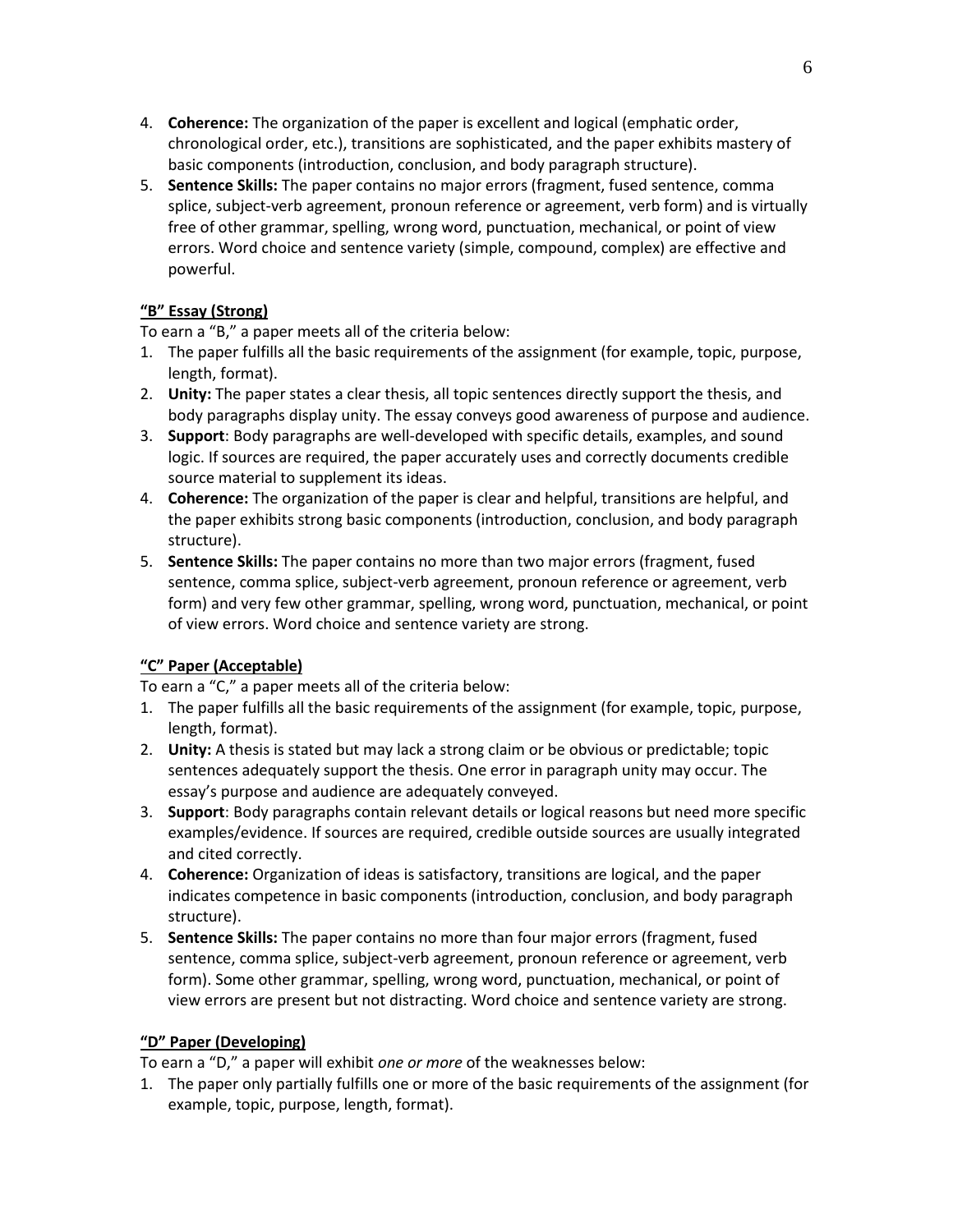- 2. **Unity:** The thesis may announce the topic but no claim, contain more than one idea, or be too vague, too broad, or too narrow. Topic sentences are not tied to the thesis. Two errors in paragraph unity may occur. Essay conveys little awareness of audience or purpose.
- 3. **Support**: Details are sparse or vague and consist of generalizations, clichés, or repetition. If applicable, sources are insufficient and/or not always integrated or cited correctly.
- 4. **Coherence:** Organization is attempted but disjointed or confusing; transitions are sparse. The paper indicates awareness of but not competence in basic components (introduction, conclusion, and body paragraph structure).
- 5. **Sentence Skills:** The paper contains no more than six major errors (fragment, fused sentence, comma splice, subject-verb agreement, pronoun reference or agreement, verb form). Several other grammar, spelling, wrong word, punctuation, mechanical, or point of view errors distract from the content. Informal word choices occur with little or no variety in sentence type and length.

## **"F" Paper (Unacceptable)**

To earn an "F," a paper will exhibit *one or more* of the weaknesses below:

- 1. The paper fails to fulfill one or more of the basic requirements of the assignment (for example, topic, purpose, length, format).
- 2. **Unity:** The thesis is illogical, incomplete, or missing, so the essay lacks focus on one central idea. Topic sentences are missing, so body paragraphs lack unity. The essay ignores the purpose and audience.
- 3. **Support**: Details are illogical, irrelevant, or missing from body paragraphs. If sources are required, the paper fails to use sources, does not meet the minimum source requirements, uses source material inaccurately, uses sources that are not credible, fails to document fully or correctly, and/or includes plagiarism.
- 4. **Coherence:** Organization is incoherent, transitions are missing or illogical, or the paper indicates lack of competence in basic paper components (for example, lack of introduction and/or conclusion, lack of paragraphing).
- 5. **Sentence Skills:** Seven or more major errors (fragment, fused sentence, comma splice, subject-verb agreement, pronoun reference or agreement, verb form) occur with numerous other grammar, spelling, wrong word, punctuation, mechanical, or point of view errors. Word choice is often inaccurate, immature, or inappropriate. Multiple sentence structure/syntax errors make the paper difficult or almost impossible to read. If one type or a combination of types of errors, regardless of whether they are major or minor, seriously affects the readability of a paper, it will receive an "F."

# **Essay Portfolios Folder:**

- 1. The Essay Portfolios folder is located in Blackboard toward the top of the **Course Content**. The Essay Portfolios folder is a central location where all essay-related assignments and activities are submitted and completed:
	- o Outlines

o Initial Essay Drafts

o Outline Review Groups

- o Peer Review Workshops
- o Final Drafts
- 2. Outline Review Groups: these are like little peer review groups for the essay outlines. Students review one other student's outline, focusing mainly on the thesis, topic sentences, and rephrased thesis.
- 3. Peer Review Workshops: these are comprehensive peer review experiences. Students review one other student's initial draft, rating it on the rubric criteria of unity, support,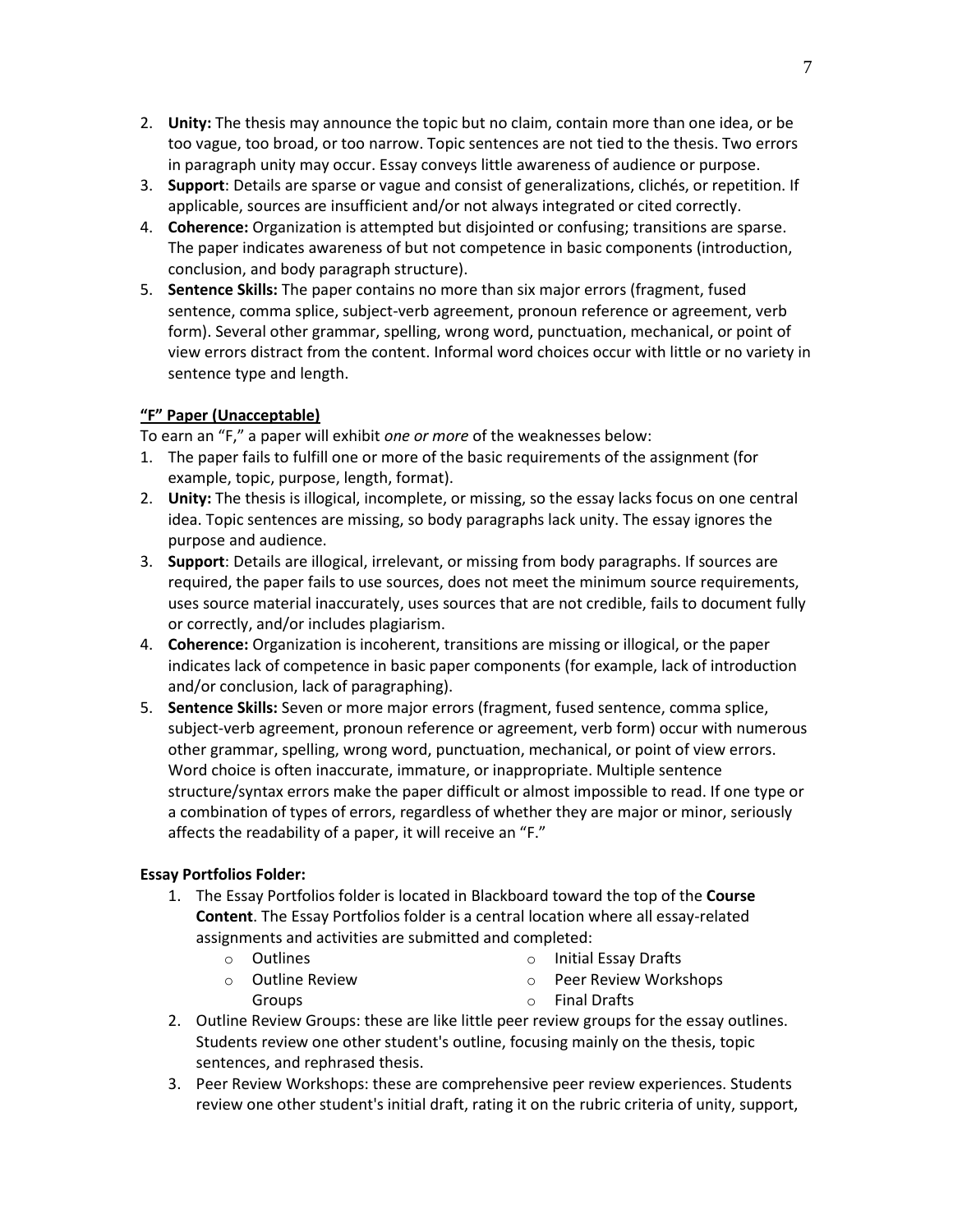coherence, and sentence skills. Scale ratings are used and written comments are sometimes required.

#### **Student Responsibilities:** Students are expected to

- 1. Be on time and regularly attend class
- 2. Be responsible for the learning process, including preparation for class, such as reading and homework; participation in class discussions, including asking relevant questions; getting assignments and/or notes if absent; and accepting responsibility for not understanding an assignment or failing an assignment
- 3. Be responsible for having an appropriate attitude and using appropriate language in academic environments; not use condescending, inflammatory, threatening, or profane rhetoric, whether verbally or in written form, in academic environments
- 4. Have respectful behavior toward instructor and classmates in order to contribute to the atmosphere necessary for learning
- 5. Be responsible for courteous actions to others, especially by putting away cell phones and other distractions while in class
- 6. Be responsible for writing down all grades and applying them to the grading scale used for the class, which is shown in the course's policy statement/syllabus
- 7. Submit all assignments in accordance with due dates, formats, and requirements
- 8. Avoid all forms of cheating and plagiarism on all assignments, including improper collaboration
- 9. Ask questions when something is unclear.

#### **Attendance Policy:**

Students are expected to attend all classes in order to be successful in a course. The student may be administratively withdrawn from the course when absences become excessive as defined in the course syllabus. For this course, that means the instructor can and may drop a student with an "X" in the course if he/she misses more than 4 class periods.

Students who enroll in a course but have "Never Attended" by the official census date, as reported by the faculty member, will be administratively dropped by the Office of Admissions and Records. A student who does not meet the attendance requirements of a class as stated in the course syllabus and does not officially withdraw from that course by the official census date of the semester, may be administratively withdrawn from that course and receive a grade of "X" or "F" as determined by the instructor. Instructors are responsible for clearly stating their administrative drop policy in the course syllabus, and it is the student's responsibility to be aware of that policy.

It is the student's responsibility to verify administrative drops for excessive absences through MySPC using his or her student online account. If it is determined that a student is awarded financial aid for a class or classes in which the student never attended or participated, the financial aid award will be adjusted in accordance with the classes in which the student did attend/participate and the student will owe any balance resulting from the adjustment.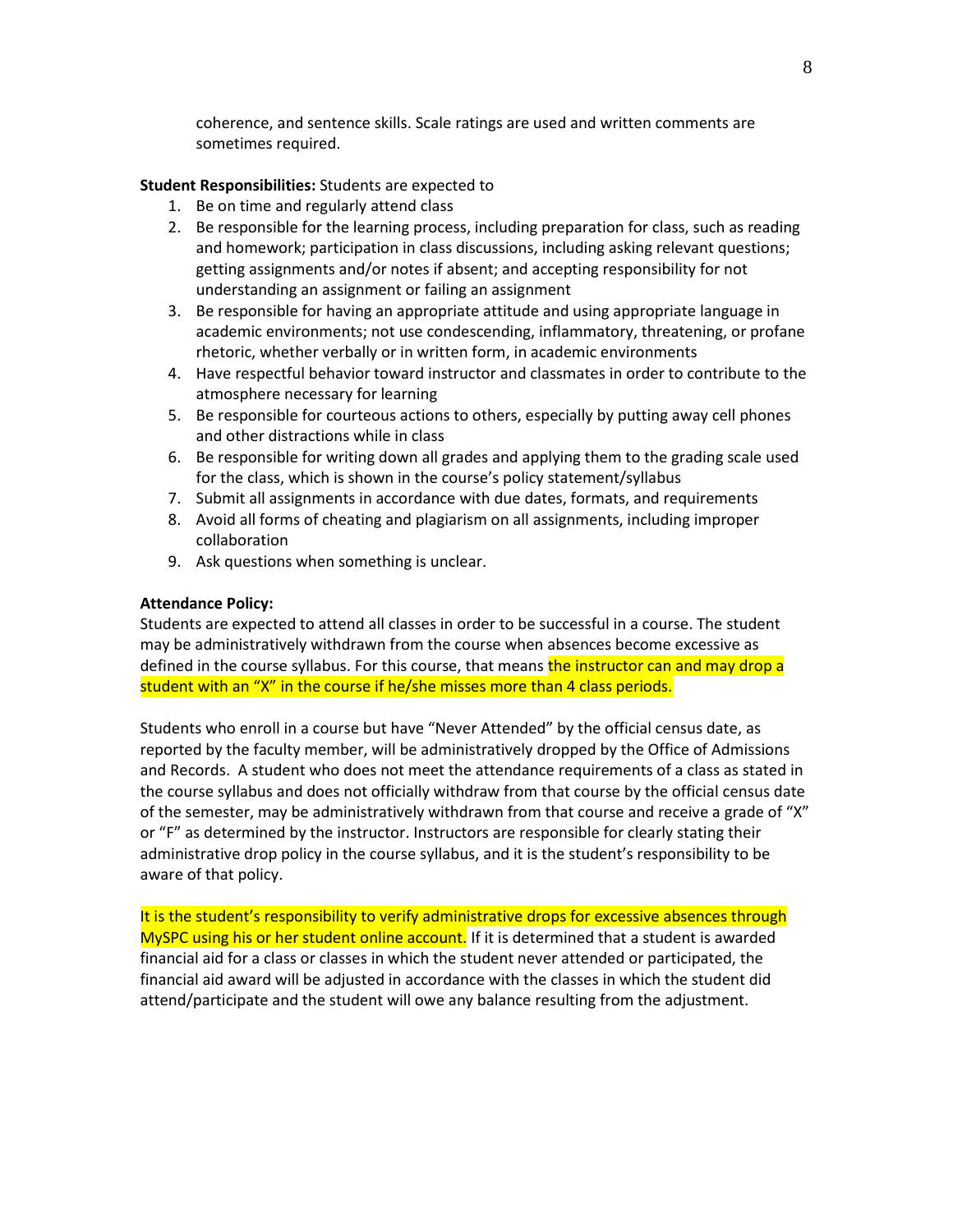**Dropping our class:** Before you withdraw from our class, please contact me or talk to your advisor/counselor. There may be a way for you to get back on track.

- Check the SPC Academic Calendar here to find out the last day to drop a course for this semester:<http://www.southplainscollege.edu/academiccalendar/index.php>
- To drop this class, fill out and submit this form online: [https://forms.office.com/Pages/ResponsePage.aspx?id=ZrGRbWrP6UWeIqAmJd](https://forms.office.com/Pages/ResponsePage.aspx?id=ZrGRbWrP6UWeIqAmJdCCqVjMnZs6h15Nrs0pqCo_sElUODExTUFXS0JOODhJOTlYM0NEV1kzRk9GMSQlQCN0PWcu) [CCqVjMnZs6h15Nrs0pqCo\\_sElUODExTUFXS0JOODhJOTlYM0NEV1kzRk9GMSQlQCN0PW](https://forms.office.com/Pages/ResponsePage.aspx?id=ZrGRbWrP6UWeIqAmJdCCqVjMnZs6h15Nrs0pqCo_sElUODExTUFXS0JOODhJOTlYM0NEV1kzRk9GMSQlQCN0PWcu) [cu](https://forms.office.com/Pages/ResponsePage.aspx?id=ZrGRbWrP6UWeIqAmJdCCqVjMnZs6h15Nrs0pqCo_sElUODExTUFXS0JOODhJOTlYM0NEV1kzRk9GMSQlQCN0PWcu)
- You are not required to obtain an instructor signature to drop. There will be no charge for drops for the fall or spring semesters.
- For additional information regarding schedule changes, drops and withdrawals[, click](http://www.southplainscollege.edu/admission-aid/apply/schedulechanges.php)  [here.](http://www.southplainscollege.edu/admission-aid/apply/schedulechanges.php)

**Withdrawing from all SPC classes:** If you wish to withdraw from all courses, initiate that process with the Advising Office. Schedule an appointment with an advisor by visiting <http://www.southplainscollege.edu/admission-aid/advising/spcadvisors.php> or by calling 806-716-2366.

**Plagiarism and Cheating:** Students are expected to do their own work on all projects, quizzes, assignments, and papers. Failure to comply with this policy will result in an F for the assignment and can result in an F for the course and other disciplinary actions if circumstances warrant.

Plagiarism violations include, but are not limited to, the following:

- 1. Turning in a paper that has been purchased, borrowed, or downloaded from another student, an online term paper site, or a mail order term paper mill;
- 2. Cutting and pasting together information from books, articles, other papers, or online sites without providing proper documentation;
- 3. Using direct quotations (three or more words) from a source without showing them to be direct quotations and citing them; or
- 4. Missing in-text citations.

Cheating violations include, but are not limited to, the following:

- 1. Obtaining an examination by stealing or collusion;
- 2. Discovering the content of an examination before it is given;
- 3. Using an unauthorized source of information (notes, textbook, text messaging, internet) during an examination, quiz, or homework assignment;
- 4. Entering an office or building to obtain unfair advantage;
- 5. Taking an examination for another;
- 6. Altering grade records;
- 7. Copying another's work during an examination or on a homework assignment;
- 8. Rewriting another student's work in Peer Editing so that the writing is no longer the original student's;
- 9. Taking pictures of a test, test answers, or someone else's paper.

**Student Code of Conduct Policy**: Any successful learning experience requires mutual respect on the part of the student and the instructor. Neither instructor nor student should be subject to others' behavior that is rude, disruptive, intimidating, aggressive, or demeaning**.** Student